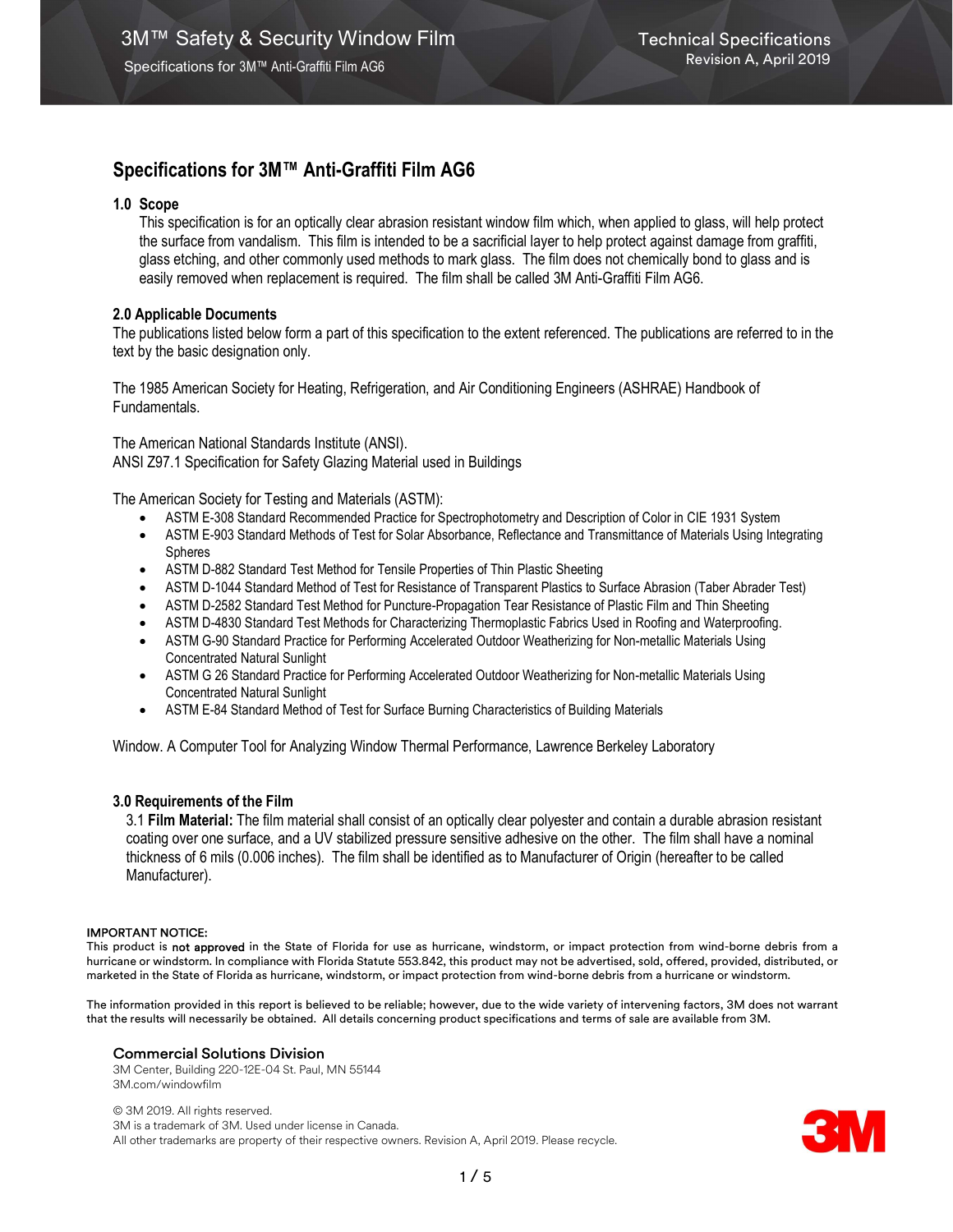## 3.2 Film Properties, with coatings (nominal):

- a) Tensile Strength (ASTM D882): 25,000 psi
- b) Break Strength (ASTM D882): 150 lbs / inch
- c) Elongation at Break (ASTM D882): >100%
- d) Peel Strength: 1 lb/inch
- e) Puncture Strength (ASTM D 4830): 125 lbs.
- f) Abrasion Resistance (ASTM D1044): < 2 percent increase in haze.

## 3.3 Solar Performance Properties: film applied to ¼" thick clear glass

- a) Visible Light Transmission (ASTM E 903): 86%
- b) Ultraviolet Transmission (ASTM E 903): less than 1% (300 380 nm)
- b) Visible Reflection: not more than 10%
- d) Solar Heat Gain Coefficient: 0.81

3.4 Flammability: The Manufacturer shall provide independent test data showing a Flame Spread Index of 5 and Smoke Developed Index of 10 per ASTM E-84.

3.5 Abrasion Resistance: The Manufacturer shall provide independent test data showing that the film shall have a surface coating that is resistant to abrasion such that, less than 5% increase of transmitted light haze will result in accordance with ASTM D-1044 using 100 cycles, 500 grams weight, and the CS10F Calibrase Wheel.

3.6 Adhesive System: The film shall be supplied with a high mass pressure sensitive weatherable acrylate adhesive applied uniformly over the surface opposite the abrasion resistant coated surface. The adhesive shall be pressure sensitive (not water activated) and physically bond (not chemically bond) to the glass. The adhesive shall be essentially optically flat and shall meet the following criteria:

a. Viewing the film from a distance of ten feet at angles up to 45 degrees from either side of the glass, the film itself shall not appear distorted.

b. It shall not be necessary to seal around the edges of the applied film system with a lacquer or other substance in order to prevent moisture or free water from penetrating under the film system.

## 4.0 Requirements of the Authorized Dealer/Applicator (ADA)

4.1 The ADA shall provide documentation that the ADA is authorized by the Manufacturer of the window film to install said window film as per the Manufacturer's specifications and in accordance with specific requests as to be determined and agreed to by the customer.

4.2 Authorization of dealership may be verified through the company's 3M ID Number.

4.3 The ADA will provide a commercial building reference list of ten (10) properties where the ADA has installed window film. This list will include the following information:

\* Name of building

- \* The name and telephone number of a management contact
- \* Type of glass
- \* Type of film

## IMPORTANT NOTICE:

This product is not approved in the State of Florida for use as hurricane, windstorm, or impact protection from wind-borne debris from a hurricane or windstorm. In compliance with Florida Statute 553.842, this product may not be advertised, sold, offered, provided, distributed, or marketed in the State of Florida as hurricane, windstorm, or impact protection from wind-borne debris from a hurricane or windstorm.

The information provided in this report is believed to be reliable; however, due to the wide variety of intervening factors, 3M does not warrant that the results will necessarily be obtained. All details concerning product specifications and terms of sale are available from 3M.

## Commercial Solutions Division

3M Center, Building 220-12E-04 St. Paul, MN 55144 3M.com/windowfilm

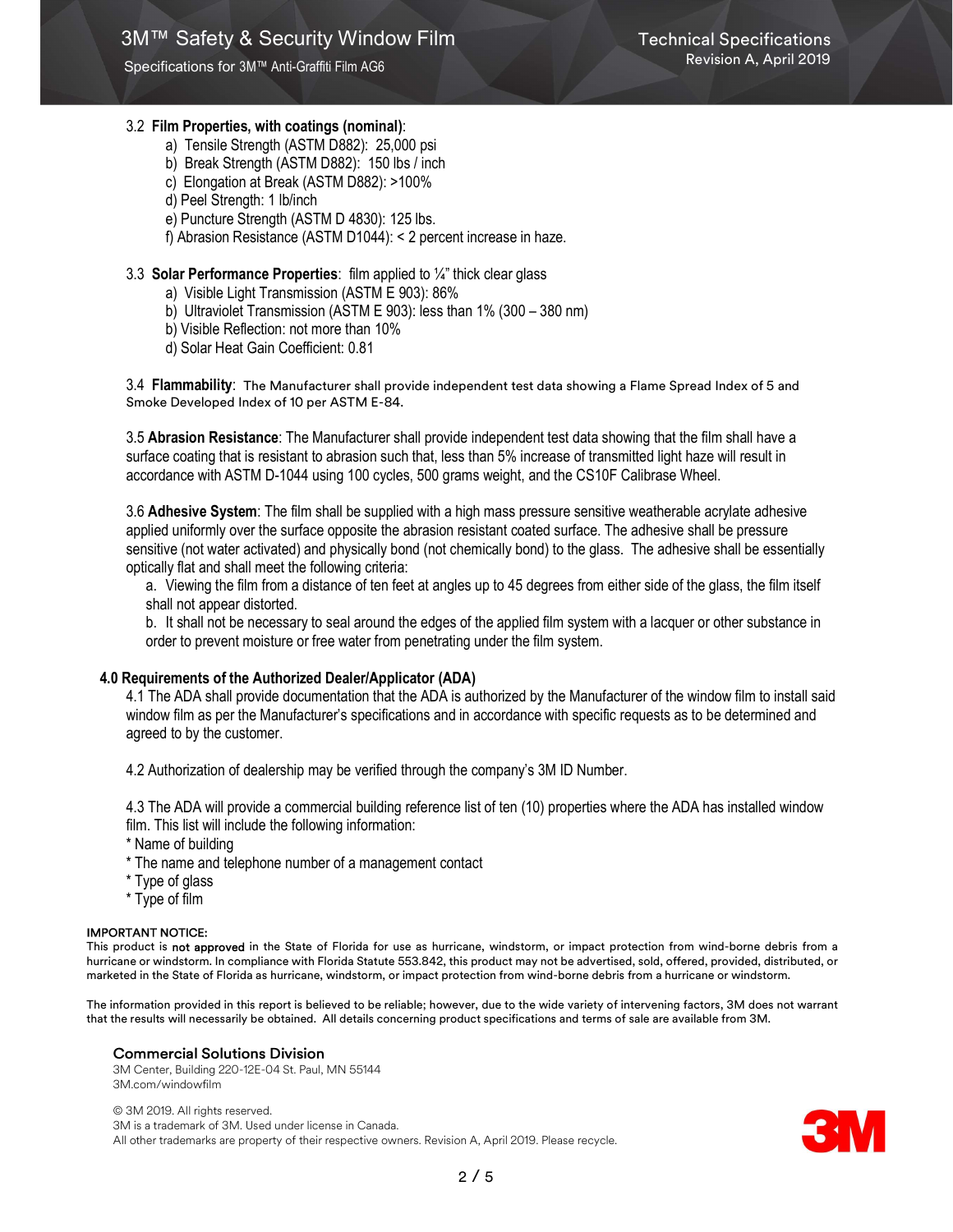## \* Amount of film installed

\* Date of completion

## 5.0 Requirements of the Manufacturer

5.1 The Manufacturer will ensure proper quality control during production, shipping and inventory, clearly identify and label each film core with the product designation and run number.

5.2 Materials shall be manufactured by: 3M Commercial Solutions Division 3M Center, Building 280 St. Paul, MN 55144-1000

Purchased Through: Energy Products Distribution 9223 Harford Road Baltimore, MD 21234 1-800-537-3911 | info@epdwindowfilm.com

## 6.0 Application

6.1 Examination: Examine glass surfaces to receive new film and verify that they are free from defects and imperfections, which will affect the final appearance. Correct all such deficiencies before starting film application.

## 6.2 Preparation:

a. The window and window framing will be cleaned thoroughly with a neutral cleaning solution. The inside surface of the window glass shall be scraped with stainless steel razor blades with clean, sharp edges to ensure the removal of any foreign contaminants without damages the glass surface.

b. Drop cloths or other absorbent material shall be placed on the window sill or sash to absorb moisture accumulation generated by the film application.

6.3 Installation: The film shall be applied as to the specifications of the Manufacturer by an ADA.

a. Materials will be delivered to the job site with the manufacturer's labels intact and legible.

b. To minimize waste, the film will be cut to specification utilizing a vertical dispenser designed for that purpose. Film edges shall be cut neatly and square at a uniform distance of 1/8" (3 mm) to 1/16" (1.6 mm) of the window-sealing device.

c. Film shall be wet-applied using clean water and slip solution to facilitate positioning of the film onto glass.

d. To ensure efficient removal of excess water from the underside of the film and to maximize bonding of the pressure sensitive adhesive, polyplastic bladed squeegees shall be used.

e. Upon completion, the film may have a dimpled appearance from residual moisture. Said moisture shall, under reasonable weather conditions, dry flat with no moisture dimples within a period of 30 calendar days when viewed under normal viewing conditions.

f. After installation, any leftover material will be removed and the work area will be returned to original condition. Use all necessary means to protect the film before, during and after the installation.

## 7.0 Cleaning

The film may be washed using common window cleaning solutions, including ammonia solutions, 30 days after application. Abrasive type cleaning agents and bristle brushes, which could scratch the film, must not be used. Synthetic sponges or soft cloths are recommended.

#### IMPORTANT NOTICE:

This product is not approved in the State of Florida for use as hurricane, windstorm, or impact protection from wind-borne debris from a hurricane or windstorm. In compliance with Florida Statute 553.842, this product may not be advertised, sold, offered, provided, distributed, or marketed in the State of Florida as hurricane, windstorm, or impact protection from wind-borne debris from a hurricane or windstorm.

The information provided in this report is believed to be reliable; however, due to the wide variety of intervening factors, 3M does not warrant that the results will necessarily be obtained. All details concerning product specifications and terms of sale are available from 3M.

#### Commercial Solutions Division

3M Center, Building 220-12E-04 St. Paul, MN 55144 3M.com/windowfilm

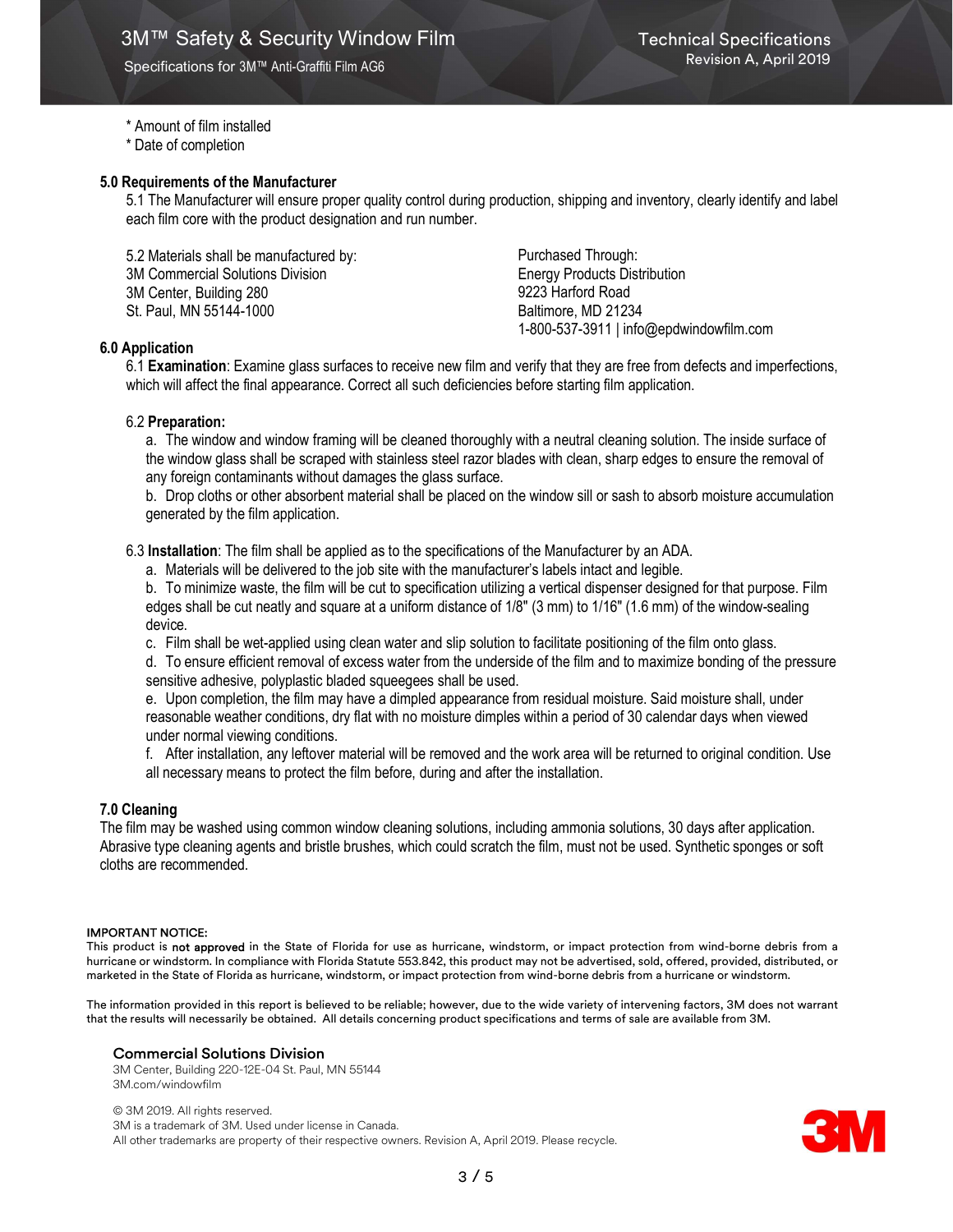## 8.0 Warranty

a) The application shall be warranted by the film manufacturer (3M) for a period of \_\_\_\_\_ years in that the film will maintain solar reflective properties without cracking, crazing, delaminating, peeling, or discoloration. In the event that the product is found to be defective under warranty, the film manufacturer (3M) will replace such quantity of the film proved to be defective, and will additionally provide the removal and reapplication labor free of charge.

b) 8.2 The film manufacturer (3M) also warrants against glass failure due to thermal shock fracture of the glass window unit (maximum value \$500 per window) provided the film is applied to recommended types of glass and the failure occurs within sixty (60) months from the start of application. Any glass failure must be reviewed by the film manufacturer (3M) prior to replacement.

#### IMPORTANT NOTICE:

This product is not approved in the State of Florida for use as hurricane, windstorm, or impact protection from wind-borne debris from a hurricane or windstorm. In compliance with Florida Statute 553.842, this product may not be advertised, sold, offered, provided, distributed, or marketed in the State of Florida as hurricane, windstorm, or impact protection from wind-borne debris from a hurricane or windstorm.

The information provided in this report is believed to be reliable; however, due to the wide variety of intervening factors, 3M does not warrant that the results will necessarily be obtained. All details concerning product specifications and terms of sale are available from 3M.

#### Commercial Solutions Division

3M Center, Building 220-12E-04 St. Paul, MN 55144 3M.com/windowfilm